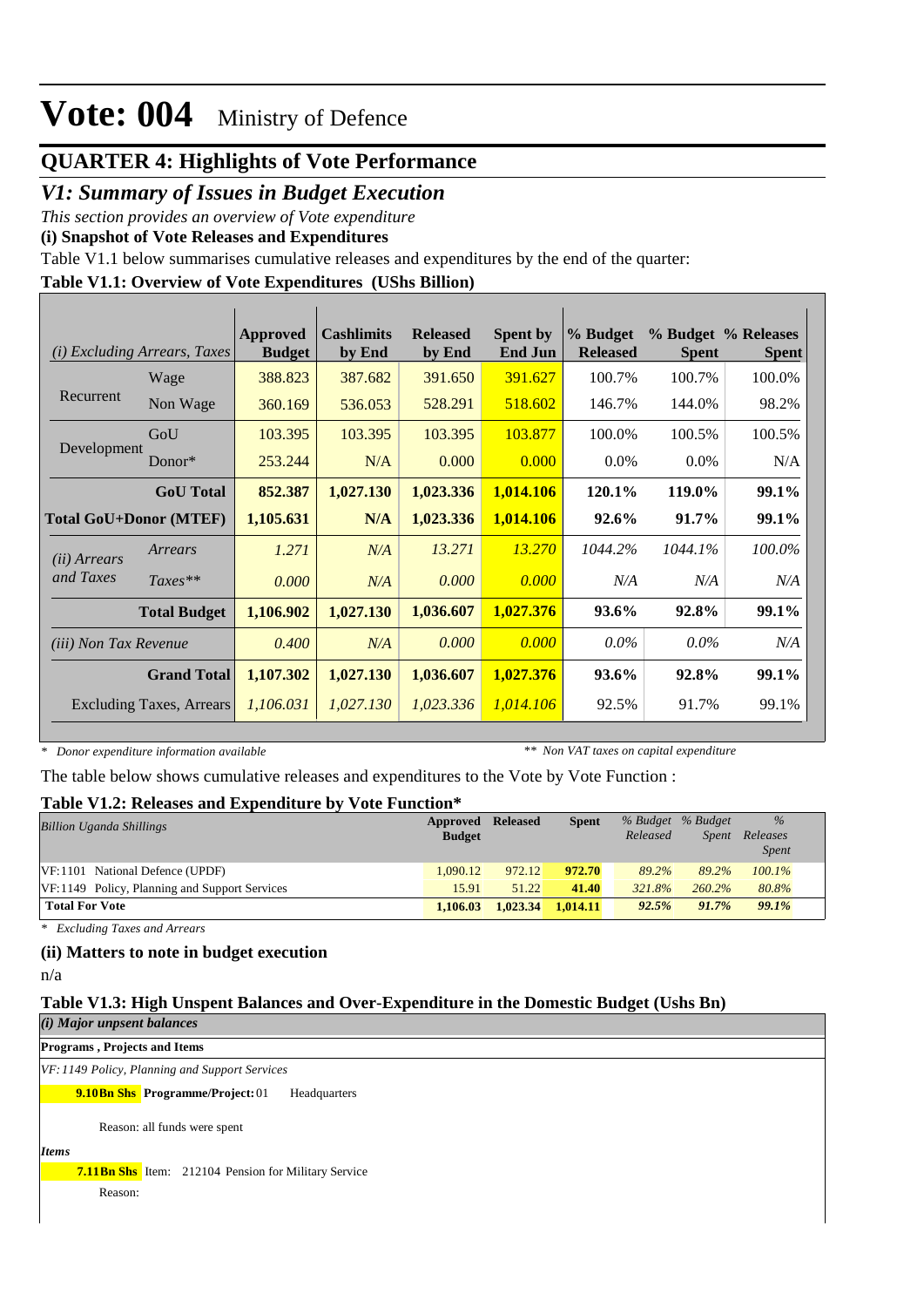| <b>1.97Bn Shs</b> Item: 213004 Gratuity Expenses                                                   |
|----------------------------------------------------------------------------------------------------|
| Reason:                                                                                            |
| Programs, Projects and Items                                                                       |
| VF: 1149 Policy, Planning and Support Services                                                     |
| <b>0.71Bn Shs</b> Programme/Project: 04<br>Internal Audit Department                               |
| Reason: all funds were spent                                                                       |
| <i>Items</i>                                                                                       |
| <b>0.56Bn Shs</b> Item: 228002 Maintenance - Vehicles<br>Reason: all funds were spent              |
| (ii) Expenditures in excess of the original approved budget                                        |
| <b>Programs and Projects</b>                                                                       |
|                                                                                                    |
| VF: 1101 National Defence (UPDF)<br>127.88 Bn Shs Programme/Project: 02<br><b>UPDF</b> Land forces |
| Reason: All funds were processed by end of FY                                                      |
| Items                                                                                              |
| 88.94Bn Shs Item: 224003 Classified Expenditure                                                    |
| Reason: All funds were processed by end of FY                                                      |
| <b>29.93Bn Shs</b> Item: 221009 Welfare and Entertainment                                          |
| Reason: All funds were processed by end of FY                                                      |
| 3.20Bn Shs Item: 227004 Fuel, Lubricants and Oils                                                  |
| Reason:                                                                                            |
| <b>2.83Bn Shs</b> Item: 211101 General Staff Salaries                                              |
| Reason: All funds were processed by end of FY                                                      |
| <b>1.99Bn Shs</b> Item: 213001 Medical expenses (To employees)                                     |
| Reason:                                                                                            |
| <b>0.97Bn Shs</b> Item: 227002 Travel abroad                                                       |
| Reason:                                                                                            |
| <b>Programs and Projects</b>                                                                       |
| VF: 1149 Policy, Planning and Support Services                                                     |
| 31.72Bn Shs Programme/Project: 01<br>Headquarters                                                  |
| Reason: all funds were spent                                                                       |
| <b>Items</b>                                                                                       |
| <b>15.75Bn Shs</b> Item: 213004 Gratuity Expenses                                                  |
| Reason:                                                                                            |
| <b>10.00Bn Shs</b> Item: 321614 Electricity arrears (Budgeting)                                    |
| Reason:                                                                                            |
| 4.00Bn Shs Item: 225001 Consultancy Services- Short term<br>Reason:                                |
| 2.00Bn Shs Item: 321605 Domestic arrears (Budgeting)                                               |
| Reason:                                                                                            |
| <b>Programs and Projects</b>                                                                       |
|                                                                                                    |
| VF: 1101 National Defence (UPDF)<br>7.46Bn Shs Programme/Project: 03<br><b>UPDF</b> Airforce       |
| Reason: Supplementary on classified expenditure                                                    |
| Items                                                                                              |
| <b>7.46Bn Shs</b> Item: 227004 Fuel, Lubricants and Oils                                           |
| Reason: Supplementary on classified expenditure                                                    |
| <b>Programs and Projects</b>                                                                       |
|                                                                                                    |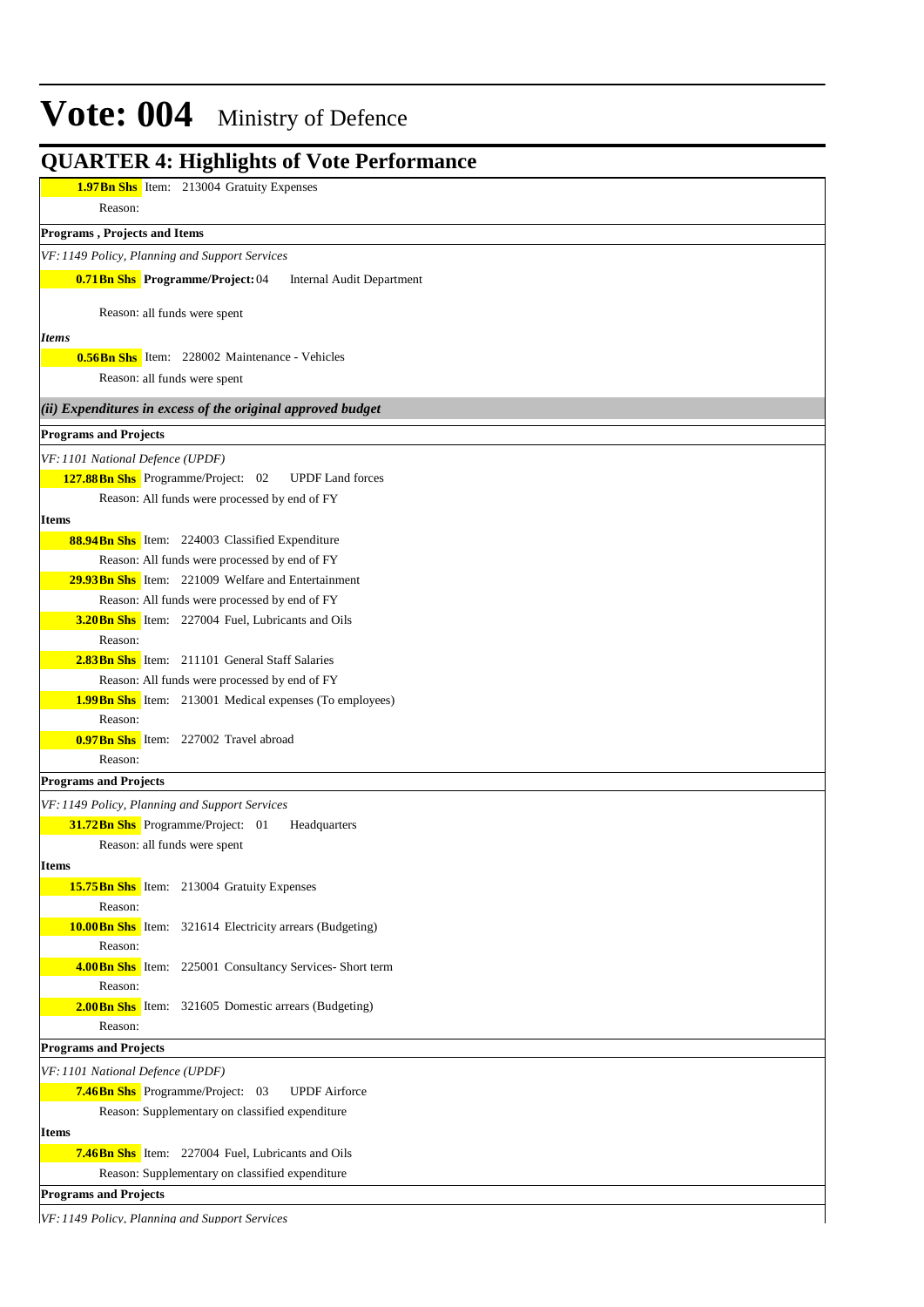### **QUARTER 4: Highlights of Vote Performance**

**5.77 Bn Shs** Programme/Project: 04 Internal Audit Department

Reason: all funds were spent **Items 5.23Bn Shs** Item: 228002 Maintenance - Vehicles

Reason: all funds were spent

**0.53Bn Shs** Item: 227004 Fuel, Lubricants and Oils

Reason: all funds were spent

*\* Excluding Taxes and Arrears*

## *V2: Performance Highlights*

*This section provides highlights of output performance, focusing on key outputs and actions impelemented to improve section performance.*

### **Table V2.1: Key Vote Output Indicators and Expenditures\***

| Vote, Vote Function<br><b>Key Output</b>                | <b>Approved Budget and</b><br><b>Planned outputs</b>                                                                                                                                                                                                                   | <b>Cumulative Expenditure</b><br>and Performance                                                                                                                                                                                                                                       | <b>Status and Reasons for</b><br>any Variation from Plans |  |  |
|---------------------------------------------------------|------------------------------------------------------------------------------------------------------------------------------------------------------------------------------------------------------------------------------------------------------------------------|----------------------------------------------------------------------------------------------------------------------------------------------------------------------------------------------------------------------------------------------------------------------------------------|-----------------------------------------------------------|--|--|
| Vote Function: 1101 National Defence (UPDF)             |                                                                                                                                                                                                                                                                        |                                                                                                                                                                                                                                                                                        |                                                           |  |  |
| <b>Output: 110102</b>                                   | <b>Logistical support</b>                                                                                                                                                                                                                                              |                                                                                                                                                                                                                                                                                        |                                                           |  |  |
|                                                         | Description of Performance: Logistics (food, fuel, uniforms,<br>items & all other logistical<br>items) procured and delivered to items) were procured and<br>quality, quantity and time;<br>Aircrafts refurbished,<br>maintained and operated at the<br>desired levels | Logistics (food, fuel, uniforms,<br>spare parts, tyres, accomodation spare parts, tyres, accomodation areas of food and fuel<br>items & all other logistical<br>delivered to quality, quantity<br>and time; Aircrafts refurbished,<br>maintained and operated at the<br>desired levels | Supplementary was given in the                            |  |  |
| Performance Indicators:                                 |                                                                                                                                                                                                                                                                        |                                                                                                                                                                                                                                                                                        |                                                           |  |  |
| Value of uniforms procured<br>and supplied              | 10.9                                                                                                                                                                                                                                                                   | 10.9                                                                                                                                                                                                                                                                                   |                                                           |  |  |
| Value of food stuffs<br>procured and supplied           | 18.895                                                                                                                                                                                                                                                                 | 48.895                                                                                                                                                                                                                                                                                 |                                                           |  |  |
| Value of petroleum Oil and<br>Lubricants (POL) procured | 10.304                                                                                                                                                                                                                                                                 | 21.491                                                                                                                                                                                                                                                                                 |                                                           |  |  |
| <b>Output Cost:</b>                                     | <b>UShs Bn:</b><br>83.436                                                                                                                                                                                                                                              | UShs Bn:                                                                                                                                                                                                                                                                               | 81.4%<br>67.917 % Budget Spent:                           |  |  |
| <b>Output: 110104</b>                                   | <b>Classified UPDF support/ Capability consolidation</b>                                                                                                                                                                                                               |                                                                                                                                                                                                                                                                                        |                                                           |  |  |
|                                                         | Strategic capabilities                                                                                                                                                                                                                                                 | Description of Performance: • Acquire, maintain and upgrade • Acquire, maintain and upgrade A supplementary of shs<br>Strategic capabilities                                                                                                                                           | 88.945bn was given                                        |  |  |
|                                                         | • Gather intelligence<br>Information.                                                                                                                                                                                                                                  | • Gather intelligence<br>Information.                                                                                                                                                                                                                                                  |                                                           |  |  |
| Performance Indicators:                                 |                                                                                                                                                                                                                                                                        |                                                                                                                                                                                                                                                                                        |                                                           |  |  |
| Value of classified<br>expenditures                     | 296.983                                                                                                                                                                                                                                                                | 425.823                                                                                                                                                                                                                                                                                |                                                           |  |  |
| <b>Output Cost:</b>                                     | <b>UShs Bn:</b><br>342.252                                                                                                                                                                                                                                             | UShs Bn:<br>425.823                                                                                                                                                                                                                                                                    | % Budget Spent:<br>124.4%                                 |  |  |
| <b>Output: 110105</b>                                   | <b>Force welfare</b>                                                                                                                                                                                                                                                   |                                                                                                                                                                                                                                                                                        |                                                           |  |  |
|                                                         | Description of Performance: Provide welfare to the troops<br>and their families in order to<br>boost their morale. This will be<br>in the following areas;<br>· Salaries paid by 28th month                                                                            | Provide welfare to the troops<br>and their families in order to<br>boost their morale. This will be<br>in the following areas;<br>· Salaries paid by 28th month                                                                                                                        | A supplementary of shs 2.827bn<br>was given for wage      |  |  |
|                                                         | • All other allowances and<br>emoluments paid                                                                                                                                                                                                                          | • All other allowances and<br>emoluments paid                                                                                                                                                                                                                                          |                                                           |  |  |
|                                                         | • Medicare to the troops and                                                                                                                                                                                                                                           | • Medicare to the troops and                                                                                                                                                                                                                                                           |                                                           |  |  |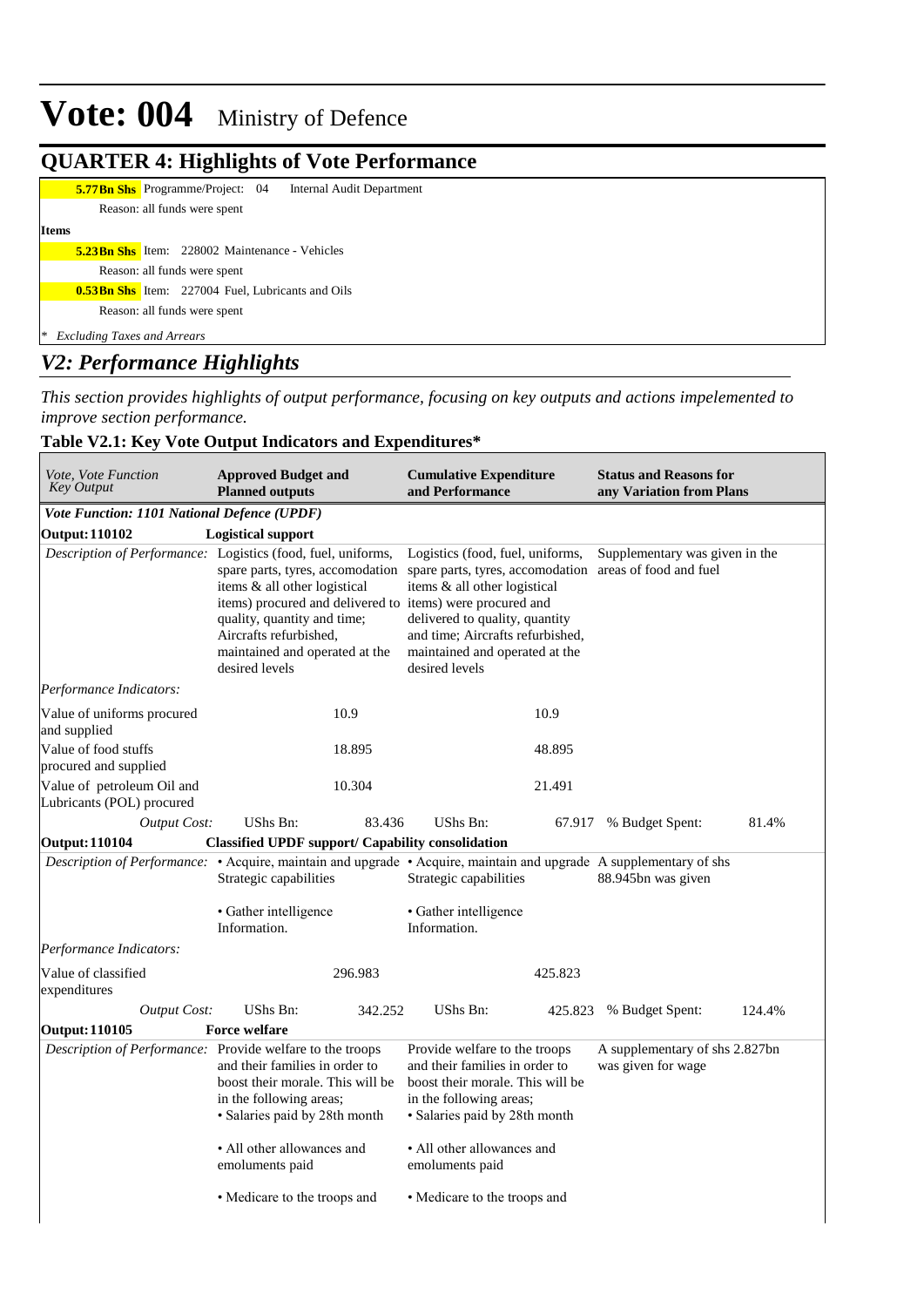# **QUARTER 4: Highlights of Vote Performance**

| Vote, Vote Function<br><b>Key Output</b>                                                           | <b>Approved Budget and</b><br><b>Planned outputs</b>                                                                                           |                    | <b>Cumulative Expenditure</b><br>and Performance             | <b>Status and Reasons for</b><br>any Variation from Plans |        |
|----------------------------------------------------------------------------------------------------|------------------------------------------------------------------------------------------------------------------------------------------------|--------------------|--------------------------------------------------------------|-----------------------------------------------------------|--------|
|                                                                                                    | their families provided                                                                                                                        |                    | their families provided                                      |                                                           |        |
|                                                                                                    | · Formal education provided to<br>the soldier's children                                                                                       |                    | • Formal education provided to<br>the soldier's children     |                                                           |        |
|                                                                                                    | • UPDF Welfare projects<br>enhanced                                                                                                            | enhanced           | • UPDF Welfare projects                                      |                                                           |        |
| Performance Indicators:                                                                            |                                                                                                                                                |                    |                                                              |                                                           |        |
| Value of wages and salaries<br>paid                                                                |                                                                                                                                                |                    | 391.650                                                      |                                                           |        |
| No. of projects constructed,<br>renovated and upgraded for<br>officers and militants               | 49                                                                                                                                             |                    | 49                                                           |                                                           |        |
| No. of children accessing<br>education in army formal<br>schools.                                  | 40842                                                                                                                                          |                    | 40842                                                        |                                                           |        |
| % of required medicare<br>services accessible to UPDF<br>officers, militants and their<br>families | 66                                                                                                                                             |                    | 66                                                           |                                                           |        |
| <b>Output Cost:</b>                                                                                | <b>UShs Bn:</b>                                                                                                                                | 595.537            | UShs Bn:                                                     | 444.410 % Budget Spent:                                   | 74.6%  |
| <b>Output: 110106</b>                                                                              | <b>Train to enhance combat readiness</b>                                                                                                       |                    |                                                              |                                                           |        |
| Description of Performance: Enhanced capability in terms of Enhanced capability in terms of n/a    | training. Have different types of training. Have different types of<br>courses carried out. These will<br>include:<br>· Basic military courses | • Advanced         | courses carried out. These were;<br>• Basic military courses |                                                           |        |
|                                                                                                    | • Advanced                                                                                                                                     |                    | • Leadership courses                                         |                                                           |        |
|                                                                                                    | • Leadership courses                                                                                                                           |                    | • Specialized courses                                        |                                                           |        |
|                                                                                                    | • Specialized courses                                                                                                                          |                    | • Command courses                                            |                                                           |        |
|                                                                                                    | • Command courses                                                                                                                              |                    |                                                              |                                                           |        |
|                                                                                                    | • Auxiliary Training Courses                                                                                                                   |                    | • Auxiliary Training Courses                                 |                                                           |        |
|                                                                                                    | • Peace support training Courses                                                                                                               |                    | • Peace support training Courses                             |                                                           |        |
| Performance Indicators:                                                                            |                                                                                                                                                |                    |                                                              |                                                           |        |
| Number of category courses<br>conducted for officers and<br>militants                              | 6                                                                                                                                              |                    | 6                                                            |                                                           |        |
| <b>Output Cost:</b>                                                                                | UShs Bn:                                                                                                                                       | 11.417             | UShs Bn:<br>8.091                                            | % Budget Spent:                                           | 70.9%  |
| <b>Vote Function Cost</b>                                                                          | <b>UShs Bn:</b>                                                                                                                                | 1,090.116 UShs Bn: |                                                              | 972.702 % Budget Spent:                                   | 89.2%  |
| Vote Function: 1149 Policy, Planning and Support Services                                          |                                                                                                                                                |                    |                                                              |                                                           |        |
| <b>Vote Function Cost</b>                                                                          | <b>UShs Bn:</b>                                                                                                                                | 15.914 UShs Bn:    |                                                              | 41.404 % Budget Spent:                                    | 260.2% |
| <b>Cost of Vote Services:</b>                                                                      | UShs Bn:                                                                                                                                       | 1,106.031 UShs Bn: |                                                              | <b>1,014.106</b> % Budget Spent:                          | 91.7%  |

*\* Excluding Taxes and Arrears*

n/a

### **Table V2.2: Implementing Actions to Improve Vote Performance**

| <b>Planned Actions:</b>       | <b>Actual Actions:</b> | <b>Reasons for Variation</b> |  |  |
|-------------------------------|------------------------|------------------------------|--|--|
| Vote: 004 Ministry of Defence |                        |                              |  |  |

 $\overline{\phantom{a}}$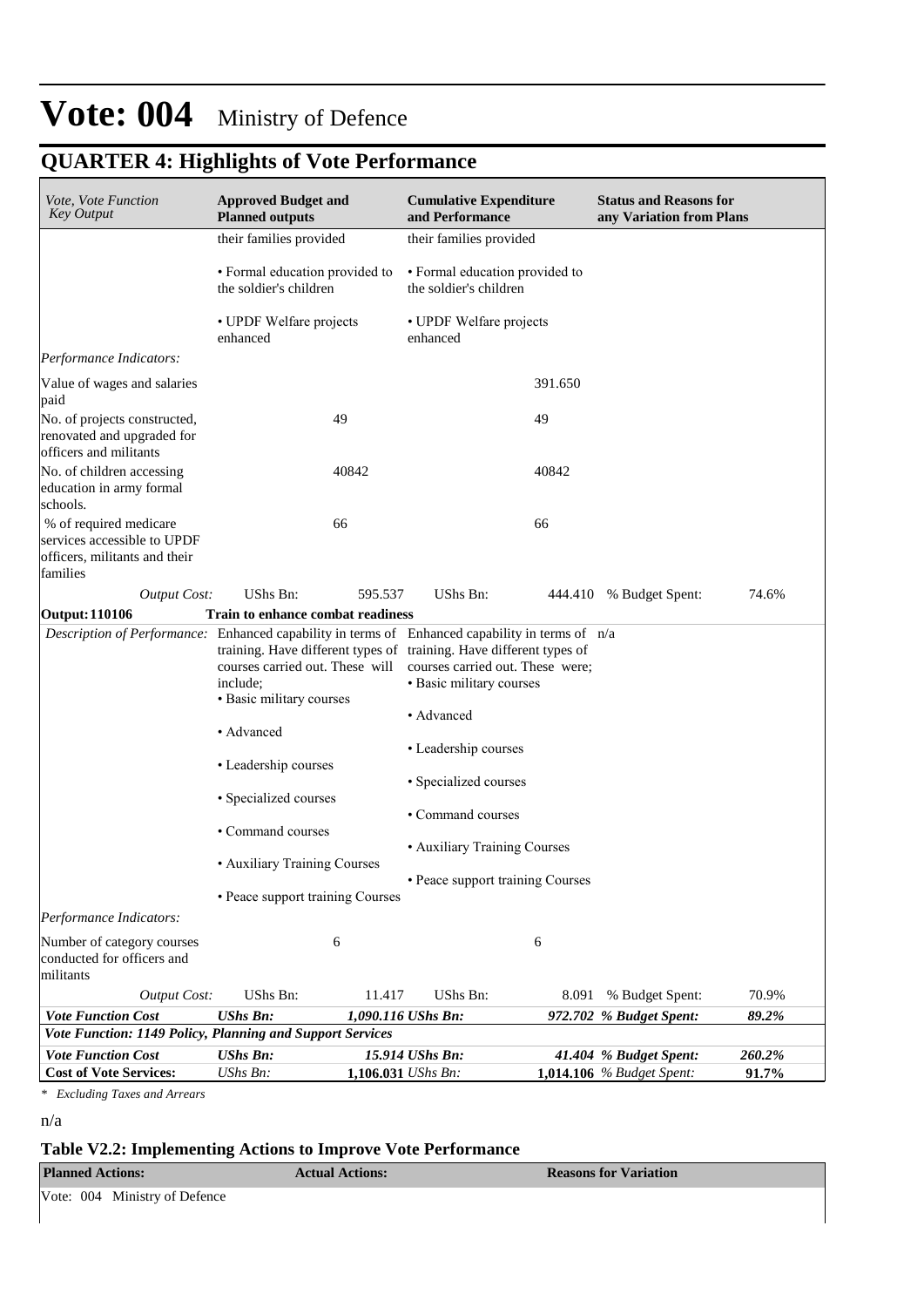## **QUARTER 4: Highlights of Vote Performance**

| <b>Planned Actions:</b>                                                                                                                    | <b>Actual Actions:</b>                                                                                                                              | <b>Reasons for Variation</b> |
|--------------------------------------------------------------------------------------------------------------------------------------------|-----------------------------------------------------------------------------------------------------------------------------------------------------|------------------------------|
| Vote Function: 1101 National Defence (UPDF)                                                                                                |                                                                                                                                                     |                              |
| Seek extra funding to compliment the<br>Defence budget                                                                                     | Sought extra funding to compliment the<br>Defence budget                                                                                            | n/a                          |
| Continue implementing DSIIP                                                                                                                | <b>Continued implementing DSIIP</b>                                                                                                                 | n/a                          |
| Continue developing manpower through<br>Training and retraining of troops                                                                  | <b>Continued developing manpower</b><br>through Training and retraining of<br>troops                                                                | n/a                          |
| Vote Function: 1149 Policy, Planning and Support Services                                                                                  |                                                                                                                                                     |                              |
| Further Strengthen the monitoring and<br>evaluation mechanisms in the ministry to<br>ensure efficiency savings to supplement<br>the budget | <b>Further Strengthened the monitoring</b><br>and evaluation mechanisms in the<br>ministry to ensure efficiency savings to<br>supplement the budget | n/a                          |

## *V3: Details of Releases and Expenditure*

*This section provides a comprehensive summary of the outputs delivered by the Vote and further details of Vote expenditures by Vote Function and Expenditure Item.*

### **Table V3.1: GoU Releases and Expenditure by Output\***

| <b>Billion Uganda Shillings</b>                                  | Approved      | <b>Released</b> | <b>Spent</b> | $%$ GoU                   | $%$ GoU                | $%$ GoU<br>Releases |
|------------------------------------------------------------------|---------------|-----------------|--------------|---------------------------|------------------------|---------------------|
|                                                                  | <b>Budget</b> |                 |              | <b>Budget</b><br>Released | <b>Budget</b><br>Spent | <i>Spent</i>        |
| VF:1101 National Defence (UPDF)                                  | 836.87        | 972.12          | 972.70       | 116.2%                    | 116.2%                 | 100.1%              |
| Class: Outputs Provided                                          | 811.78        | 947.02          | 947.13       | 116.7%                    | 116.7%                 | 100.0%              |
| 110102 Logistical support                                        | 56.28         | 67.75           | 67.92        | 120.4%                    | 120.7%                 | 100.2%              |
| 110103 Other areas (Legal, CISM and Bank Charges)                | 0.88          | 0.88            | 0.88         | $100.0\%$                 | 100.0%                 | 100.0%              |
| 110104 Classified UPDF support/ Capability consolidation         | 336.88        | 425.82          | 425.82       | 126.4%                    | 126.4%                 | 100.0%              |
| 110105 Force welfare                                             | 409.64        | 444.47          | 444.41       | 108.5%                    | 108.5%                 | 100.0%              |
| 110106 Train to enhance combat readiness                         | 8.09          | 8.09            | 8.09         | $100.0\%$                 | 100.0%                 | 100.0%              |
| Class: Capital Purchases                                         | 25.09         | 25.09           | 25.58        | 100.0%                    | 101.9%                 | 101.9%              |
| 110171 Acquisition of Land by Government                         | 1.12          | 1.12            | 1.12         | $100.0\%$                 | $100.0\%$              | 100.0%              |
| 110172 Government Buildings and Administrative Infrastructure    | 16.41         | 16.41           | 16.89        | 100.0%                    | 102.9%                 | 102.9%              |
| 110175 Purchase of Motor Vehicles and Other Transport Equipment  | 5.16          | 5.16            | 5.16         | $100.0\%$                 | 100.0%                 | 100.0%              |
| 110177 Purchase of Specialised Machinery & Equipment             | 2.23          | 2.23            | 2.23         | 100.0%                    | 100.0%                 | 100.0%              |
| 110178 Purchase of Office and Residential Furniture and Fittings | 0.17          | 0.17            | 0.17         | 100.0%                    | 100.0%                 | 100.0%              |
| VF:1149 Policy, Planning and Support Services                    | 15.51         | 51.22           | 41.40        | 330.1%                    | 266.9%                 | 80.8%               |
| Class: Outputs Provided                                          | 15.51         | 51.22           | 41.40        | 330.1%                    | 266.9%                 | 80.8%               |
| 114901 Policy, consultation, planning and monitoring services    | 0.54          | 0.54            | 0.54         | 100.0%                    | 100.0%                 | 100.0%              |
| 114902 Ministry Support Services (Finance and Administration)    | 14.97         | 50.68           | 40.86        | 338.4%                    | 272.9%                 | 80.6%               |
| <b>Total For Vote</b>                                            | 852.39        | 1,023.34        | 1,014.11     | 120.1%                    | 119.0%                 | 99.1%               |

*\* Excluding Taxes and Arrears*

### **Table V3.2: 2014/15 GoU Expenditure by Item**

| <b>Billion Uganda Shillings</b>                          | Approved<br><b>Budget</b> | <b>Releases</b> | Expend-<br>iture | % Budged<br><b>Released</b> | % Budget<br><b>Spent</b> | %Releases<br><b>Spent</b> |
|----------------------------------------------------------|---------------------------|-----------------|------------------|-----------------------------|--------------------------|---------------------------|
| <b>Output Class: Outputs Provided</b>                    | 827.29                    | 998.24          | 988.53           | 120.7%                      | 119.5%                   | 99.0%                     |
| 211101 General Staff Salaries                            | 388.82                    | 391.65          | 391.63           | 100.7%                      | 100.7%                   | 100.0%                    |
| 211103 Allowances                                        | 0.56                      | 0.56            | 0.56             | 100.0%                      | 100.0%                   | 100.0%                    |
| 212104 Pension for Military Service                      | 0.00                      | 7.50            | 0.39             | N/A                         | N/A                      | 5.2%                      |
| 213001 Medical expenses (To employees)                   | 0.71                      | 2.71            | 2.70             | 382.3%                      | 381.4%                   | 99.8%                     |
| 213002 Incapacity, death benefits and funeral expenses   | 0.06                      | 0.06            | 0.06             | 100.0%                      | 99.8%                    | 99.8%                     |
| 213004 Gratuity Expenses                                 | 0.00                      | 17.72           | 15.75            | N/A                         | N/A                      | 88.9%                     |
| 221001 Advertising and Public Relations                  | 0.09                      | 0.09            | 0.09             | 100.0%                      | 100.0%                   | 100.0%                    |
| 221003 Staff Training                                    | 8.29                      | 8.29            | 8.29             | 100.0%                      | 100.0%                   | 100.0%                    |
| 221006 Commissions and related charges                   | 1.06                      | 1.06            | 1.06             | 100.0%                      | 100.0%                   | 100.0%                    |
| 221008 Computer supplies and Information Technology (IT) | 0.12                      | 0.12            | 0.12             | 100.0%                      | 100.0%                   | 100.0%                    |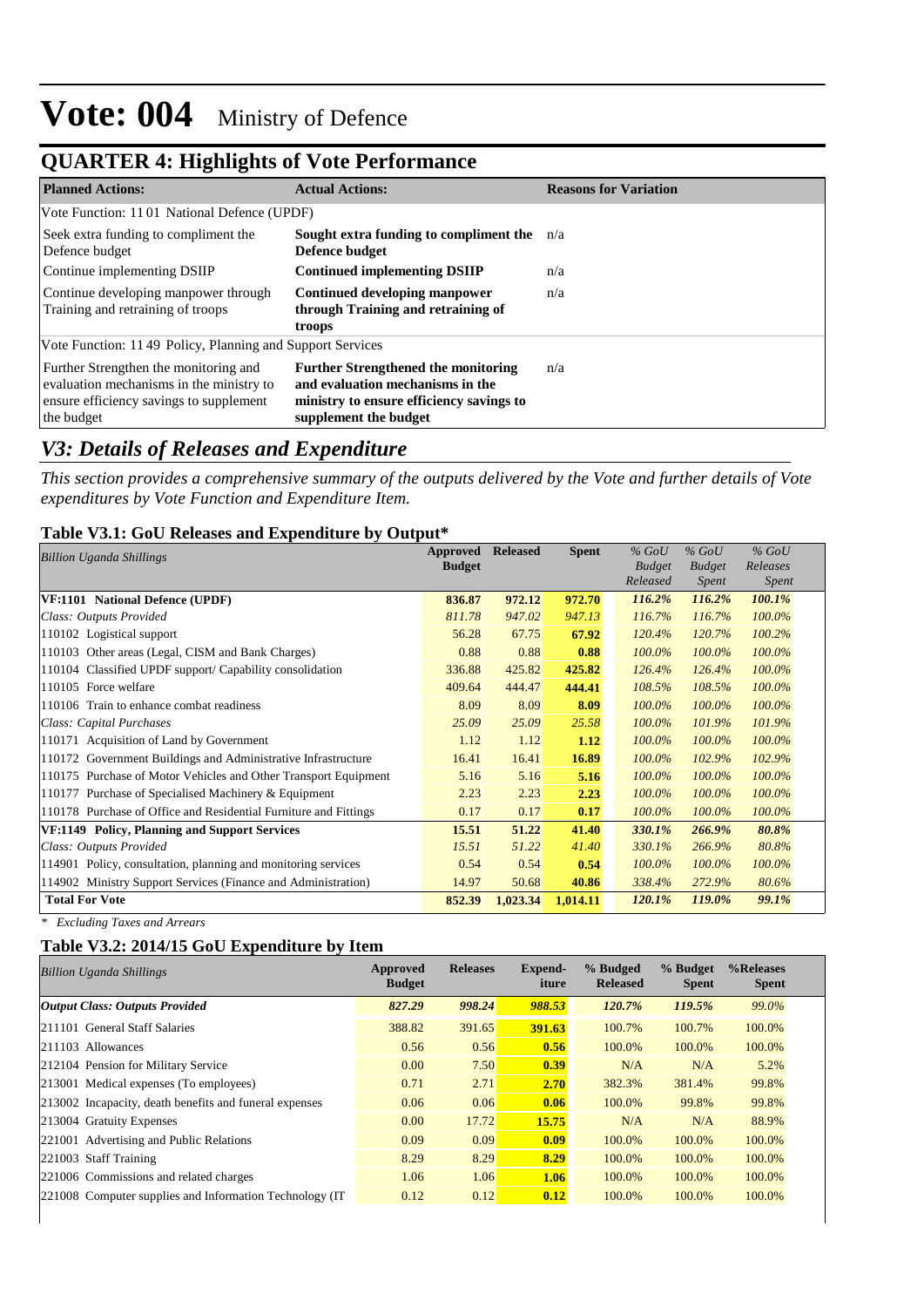# **QUARTER 4: Highlights of Vote Performance**

| <b>Billion Uganda Shillings</b>                        | <b>Approved</b><br><b>Budget</b> | <b>Releases</b> | <b>Expend-</b><br>iture | % Budged<br><b>Released</b> | % Budget<br><b>Spent</b> | %Releases<br><b>Spent</b> |
|--------------------------------------------------------|----------------------------------|-----------------|-------------------------|-----------------------------|--------------------------|---------------------------|
| 221009 Welfare and Entertainment                       | 19.26                            | 49.26           | 49.21                   | 255.7%                      | 255.4%                   | 99.9%                     |
| 221011 Printing, Stationery, Photocopying and Binding  | 0.49                             | 0.49            | 0.49                    | 100.0%                      | 100.0%                   | 100.0%                    |
| 221012 Small Office Equipment                          | 0.22                             | 0.22            | 0.22                    | 100.0%                      | 100.0%                   | 100.0%                    |
| 221016 IFMS Recurrent costs                            | 0.02                             | 0.02            | 0.02                    | 100.0%                      | 100.0%                   | 100.0%                    |
| 221017 Subscriptions                                   | 0.01                             | 0.01            | 0.01                    | 100.0%                      | 99.2%                    | 99.2%                     |
| 221020 IPPS Recurrent Costs                            | 0.03                             | 0.03            | 0.03                    | 100.0%                      | 100.0%                   | 100.0%                    |
| 222001 Telecommunications                              | 2.53                             | 2.53            | 2.53                    | 100.0%                      | 100.0%                   | 100.0%                    |
| 222003 Information and communications technology (ICT) | 3.60                             | 3.60            | 3.60                    | 100.0%                      | 100.0%                   | 100.0%                    |
| 223001 Property Expenses                               | 0.03                             | 0.03            | 0.03                    | 100.0%                      | 99.7%                    | 99.7%                     |
| 223003 Rent – (Produced Assets) to private entities    | 0.49                             | 0.49            | 0.49                    | 100.0%                      | 100.0%                   | 100.0%                    |
| 223005 Electricity                                     | 7.47                             | 7.47            | 7.47                    | 100.0%                      | 100.0%                   | 100.0%                    |
| 223006 Water                                           | 3.68                             | 3.68            | 3.68                    | 100.0%                      | 100.1%                   | 100.1%                    |
| 224001 Medical and Agricultural supplies               | 2.19                             | 2.19            | 2.19                    | 100.0%                      | 100.0%                   | 100.0%                    |
| 224003 Classified Expenditure                          | 336.88                           | 425.82          | 425.82                  | 126.4%                      | 126.4%                   | 100.0%                    |
| 224005 Uniforms, Beddings and Protective Gear          | 12.04                            | 12.04           | 12.04                   | 100.0%                      | 100.0%                   | 100.0%                    |
| 225001 Consultancy Services- Short term                | 0.99                             | 4.99            | 4.99                    | 503.6%                      | 503.6%                   | 100.0%                    |
| 227001 Travel inland                                   | 6.35                             | 6.35            | 6.35                    | 100.0%                      | 100.0%                   | 100.0%                    |
| 227002 Travel abroad                                   | 3.48                             | 4.45            | 4.45                    | 128.0%                      | 128.0%                   | 100.0%                    |
| 227003 Carriage, Haulage, Freight and transport hire   | 1.13                             | 1.13            | 1.13                    | 100.0%                      | 100.0%                   | 100.0%                    |
| 227004 Fuel, Lubricants and Oils                       | 10.98                            | 22.18           | 22.18                   | 201.9%                      | 201.9%                   | 100.0%                    |
| 228001 Maintenance - Civil                             | 0.49                             | 0.49            | 0.49                    | 100.0%                      | 100.0%                   | 100.0%                    |
| 228002 Maintenance - Vehicles                          | 14.81                            | 20.60           | 20.04                   | 139.1%                      | 135.4%                   | 97.3%                     |
| 282104 Compensation to 3rd Parties                     | 0.40                             | 0.40            | 0.40                    | 100.0%                      | 100.0%                   | 100.0%                    |
| <b>Output Class: Capital Purchases</b>                 | 25.09                            | 25.09           | 25.58                   | 100.0%                      | 101.9%                   | 101.9%                    |
| 231002 Residential buildings (Depreciation)            | 16.41                            | 16.41           | 16.89                   | 100.0%                      | 102.9%                   | 102.9%                    |
| 231004 Transport equipment                             | 5.16                             | 5.16            | 5.16                    | 100.0%                      | 100.0%                   | 100.0%                    |
| 231005 Machinery and equipment                         | 2.23                             | 2.23            | 2.23                    | 100.0%                      | 100.0%                   | 100.0%                    |
| 231006 Furniture and fittings (Depreciation)           | 0.17                             | 0.17            | 0.17                    | 100.0%                      | 100.0%                   | 100.0%                    |
| 311101 Land                                            | 1.12                             | 1.12            | 1.12                    | 100.0%                      | 100.0%                   | 100.0%                    |
| <b>Output Class: Arrears</b>                           | 1.27                             | 13.27           | 13.27                   | 1044.2%                     | 1044.1%                  | 100.0%                    |
| 321605 Domestic arrears (Budgeting)                    | 0.00                             | 2.00            | 2.00                    | N/A                         | N/A                      | 99.9%                     |
| 321612 Water arrears(Budgeting)                        | 0.03                             | 0.03            | 0.03                    | 100.0%                      | 100.0%                   | 100.0%                    |
| 321614 Electricity arrears (Budgeting)                 | 1.24                             | 11.24           | 11.24                   | 906.5%                      | 906.5%                   | 100.0%                    |
| <b>Grand Total:</b>                                    | 853.66                           | 1,036.61        | 1,027.38                | 121.4%                      | 120.3%                   | 99.1%                     |
| <b>Total Excluding Taxes and Arrears:</b>              | 852.39                           | 1,023.34        | 1.014.11                | 120.1%                      | 119.0%                   | 99.1%                     |

## **Table V3.3: GoU Releases and Expenditure by Project and Programme\***

| <b>Billion Uganda Shillings</b>               | Approved<br><b>Budget</b> | <b>Released</b> | <b>Spent</b> | $%$ GoU<br><b>Budget</b> | $%$ GoU<br><b>Budget</b> | $%$ GoU<br>Releases |  |
|-----------------------------------------------|---------------------------|-----------------|--------------|--------------------------|--------------------------|---------------------|--|
|                                               |                           |                 |              | Released                 | <i>Spent</i>             | <i>Spent</i>        |  |
| VF:1101 National Defence (UPDF)               | 836.87                    | 972.12          | 972.70       | 116.2%                   | 116.2%                   | 100.1%              |  |
| <b>Recurrent Programmes</b>                   |                           |                 |              |                          |                          |                     |  |
| <b>UPDF</b> Land forces<br>02                 | 722.26                    | 850.21          | 850.15       | 117.7%                   | 117.7%                   | 100.0%              |  |
| 03<br><b>UPDF</b> Airforce                    | 11.21                     | 18.51           | 18.68        | 165.1%                   | 166.6%                   | 100.9%              |  |
| Development Projects                          |                           |                 |              |                          |                          |                     |  |
| Defence Equipment Project<br>0023             | 103.39                    | 103.39          | 103.88       | $100.0\%$                | 100.5%                   | 100.5%              |  |
| VF:1149 Policy, Planning and Support Services | 15.51                     | 51.22           | 41.40        | 330.1%                   | 266.9%                   | 80.8%               |  |
| <b>Recurrent Programmes</b>                   |                           |                 |              |                          |                          |                     |  |
| 01<br>Headquarters                            | 15.36                     | 44.58           | 35.48        | 290.3%                   | 231.0%                   | 79.6%               |  |
| 04<br>Internal Audit Department               | 0.16                      | 6.64            | 5.92         | 4232.4%                  | 3777.7%                  | 89.3%               |  |
| <b>Total For Vote</b>                         | 852.39                    | 1,023.34        | 1,014.11     | $120.1\%$                | 119.0%                   | 99.1%               |  |
|                                               |                           |                 |              |                          |                          |                     |  |

*\* Excluding Taxes and Arrears*

 **Budget**

*Releases* 

*Budget*

*Budget*